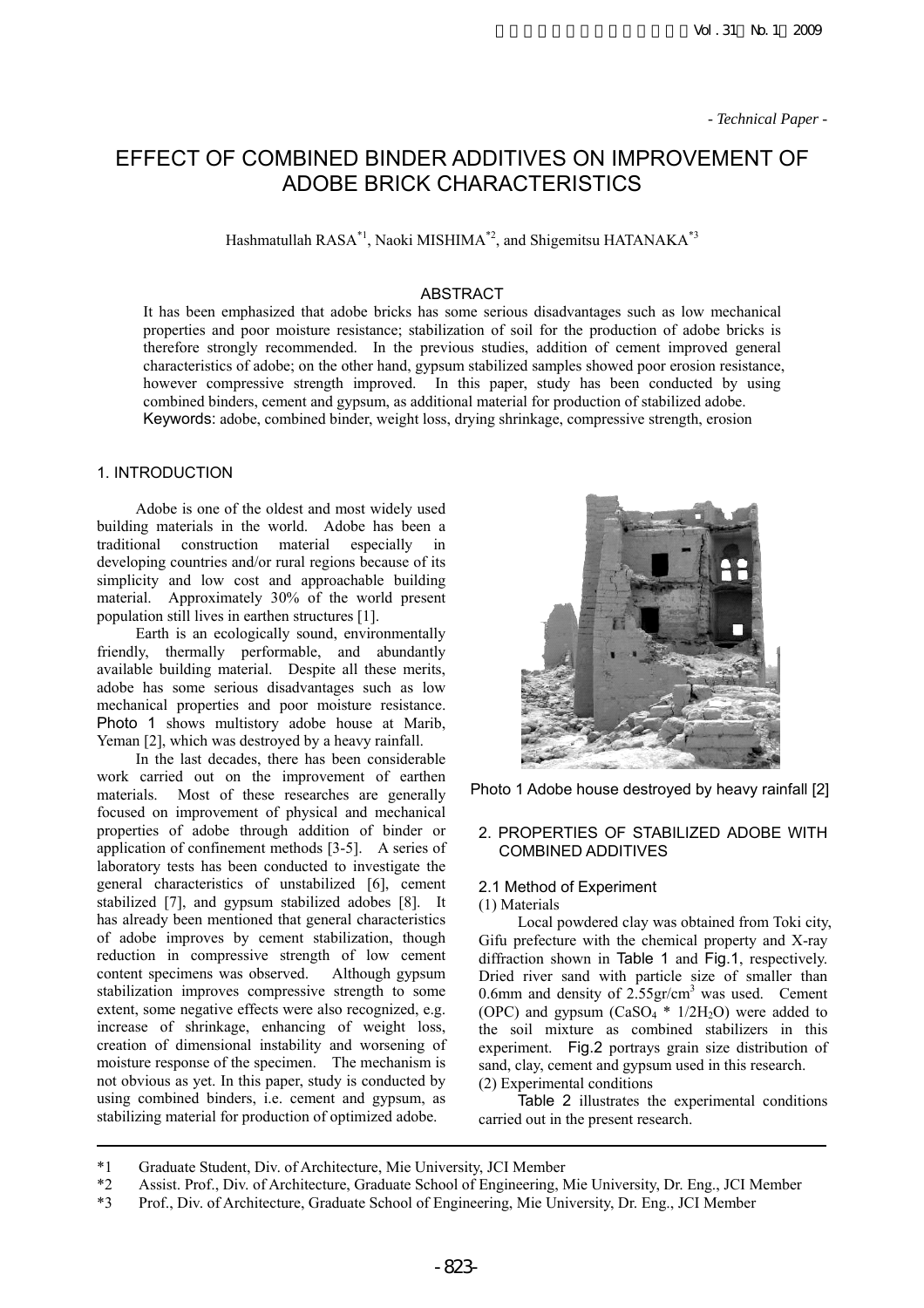Mortar flow test (JIS R 5201) has been conducted to design optimal water/solid ratio for casting unstabilized and stabilized specimens [7]. Also sand/solid ratio was decided base on the previous experimental data that had been focused on the effects of sand volume on general characteristics of unstabilized specimens [6]. Compressive strength as cement stabilized specimens was obtained from the gypsum stabilized adobe at same testing levels.

Therefore, in present research, smaller amount of cement (i.e.  $v_{\text{cem}}/(v_{\text{cem}}+v_{\text{clay}})=$  R<sub>cem</sub>=0.05) was added into the gypsum stabilized mixture and the ratio kept fix in all levels of experiment.

(3) Factor and testing levels

Table 3 demonstrates factor and testing levels of present research. Gypsum replaces clay volume in two levels, i.e.  $v_{\text{gyp}}/(v_{\text{gyp}}+v_{\text{clay}})=R_{\text{gyp}}=0.15$  and  $R_{\text{gyp}}$ =0.25, respectively.

(4) Mix proportion

Table 4 and Fig.3 portrays the mix proportion. Illustration is used to simplify design mechanism of the mix proportion. Judging from the mix proportion and illustration, water/solid ratio was kept fixed in all levels. Clay volume replaces with stabilizers in different levels, while cement/clay ratio was kept fixed in all levels of experiment.

Table 1 Chemical property of clay

|  | $85.06$ 0.58 9.14 0.61 0.02 0.16 0.75 0.03 1.2 |  |  |  |
|--|------------------------------------------------|--|--|--|



Fig.2 Grain size distribution

Table 2 Experimental conditions

| Water / Solid                                          | $25%$ (Fixed)                                        |  |  |
|--------------------------------------------------------|------------------------------------------------------|--|--|
| $V_{\text{sand}} / V_{\text{solid}}$                   | $0.5$ (Fixed)                                        |  |  |
| $V_{\text{cem}*} / (V_{\text{cem}} + V_{\text{clay}})$ | 0.050                                                |  |  |
| Clay                                                   | Oven-dried                                           |  |  |
| Sand                                                   | Oven-dried, smaller then 0.6mm                       |  |  |
| Adobe dimension                                        | $60 \times 100 \times 200$ mm, $\varphi$ 100 x 60 mm |  |  |
|                                                        | Rectangular wooden mold                              |  |  |
| Casting molds                                          | Cylindrical plastic mold                             |  |  |
| Mixing method                                          | Dual-type 30lit. mixer                               |  |  |
|                                                        | Dry curing                                           |  |  |
| Curing method                                          | $20^{\circ}$ C, RH 60%                               |  |  |

[Note] cem\*: cement

Table 3 Factor and testing levels

| Factors                                                                                          | Testing levels             |
|--------------------------------------------------------------------------------------------------|----------------------------|
| gypsum replacment ratio against clay<br>$(V_{\text{gyp}*}) / (V_{\text{gyp}} + V_{\text{clay}})$ | $0.00$ , $0.15$ , $0.25\,$ |
| Dry curing length (day)                                                                          | 10, 20                     |

[Note] gyp\* : gypsum

#### Table 4 Mix proportion

| Unit weight $(g/L)$ |       |          |             |       |  |  |  |  |
|---------------------|-------|----------|-------------|-------|--|--|--|--|
| Water               | Clay  | $Cem.*1$ | $Gyp.^{*2}$ | Sand  |  |  |  |  |
|                     | 778.6 | 0.0      | 0.0         |       |  |  |  |  |
| 389.3               | 628.7 | 48.3     | 101.8       | 778.6 |  |  |  |  |
|                     | 554.7 | 48.3     | 169.7       |       |  |  |  |  |

[Note] \*1 : Cement ; \*2 : Gypsum



Fig.3 Mix proportion illustration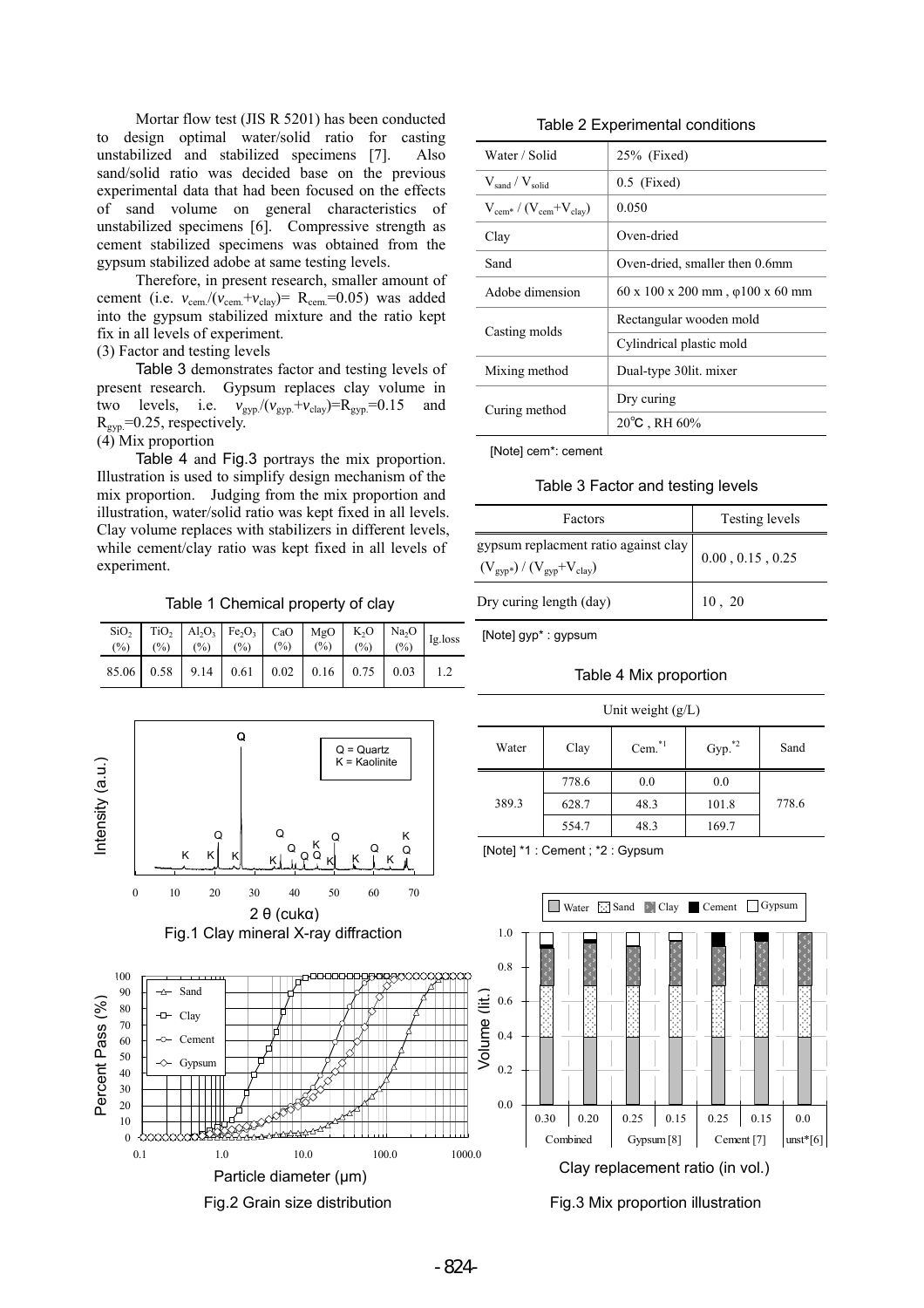# 2.2 Testing Programs

#### (1) Shrinkage

Fig.4 demonstrates the shrinkage measuring method. Shrinkage was measured after pre-curing of three days. Caliper was used to read the longitudinal top surface for manifesting total contraction. As can be seen in the figure, three locations were decided to measure the average shrinkage value.

Due to the time constraints it was not possible to carry out shrinkage measurement for desirable length, but measurement was made up to 20 days in this experiment.

## (2) Weight loss

Fig.5 represents initial weight of the fresh specimens based on unit weight measuring method. Measurement of weight loss was made after pre-curing period of three days for 20 days.

(3) Compressive strength measurement

Direct compressive load was applied to specimens and gradually increased. The measurement pattern can be seen in Photo 2. Specimens were tested on a 60x100mm face and loading surfaces were formed with sulfur capping. Strain gauges of length 60mm were glued on both sides of specimen to measure the stress-strain relation.

(4) Accelerated erosion testing [9-10]

Fig.6 shows the testing method for erosion. Cylindrical shape specimens were cast for this purpose as can be seen in Fig.6(a).

Sulfur coating was applied around the specimens to protect specimens' height while undergoing accelerated water pressure test. Specimens without sulfur coating were difficult to measure the real erosion depth, due to the height deterioration of specimen. Eroded depths of specimens were measured by using a laser displacement meter. Specimens' surfaces were marked with cross lines to determine an exact direction of measurement. The cross line was made with an oily pen carefully so as not damages the specimens' surface.

One hour water pressure of 0.0375 MPa was applied to each specimen. Eroded depth of specimen, due to accelerated water pressure test, was measured in three levels for an hour i.e. each 20 minutes. Quantitative discussion on the relation between durability and erosion will be carried out in the future.



#### Fig.5 Unite weight of fresh adobe



#### Photo 2 Compressive strength measurement



# a) Cylindrical shape specimen for erosion test b) Water erosion test device

Fig. 6 Accelerated water erosion test device and testing specimen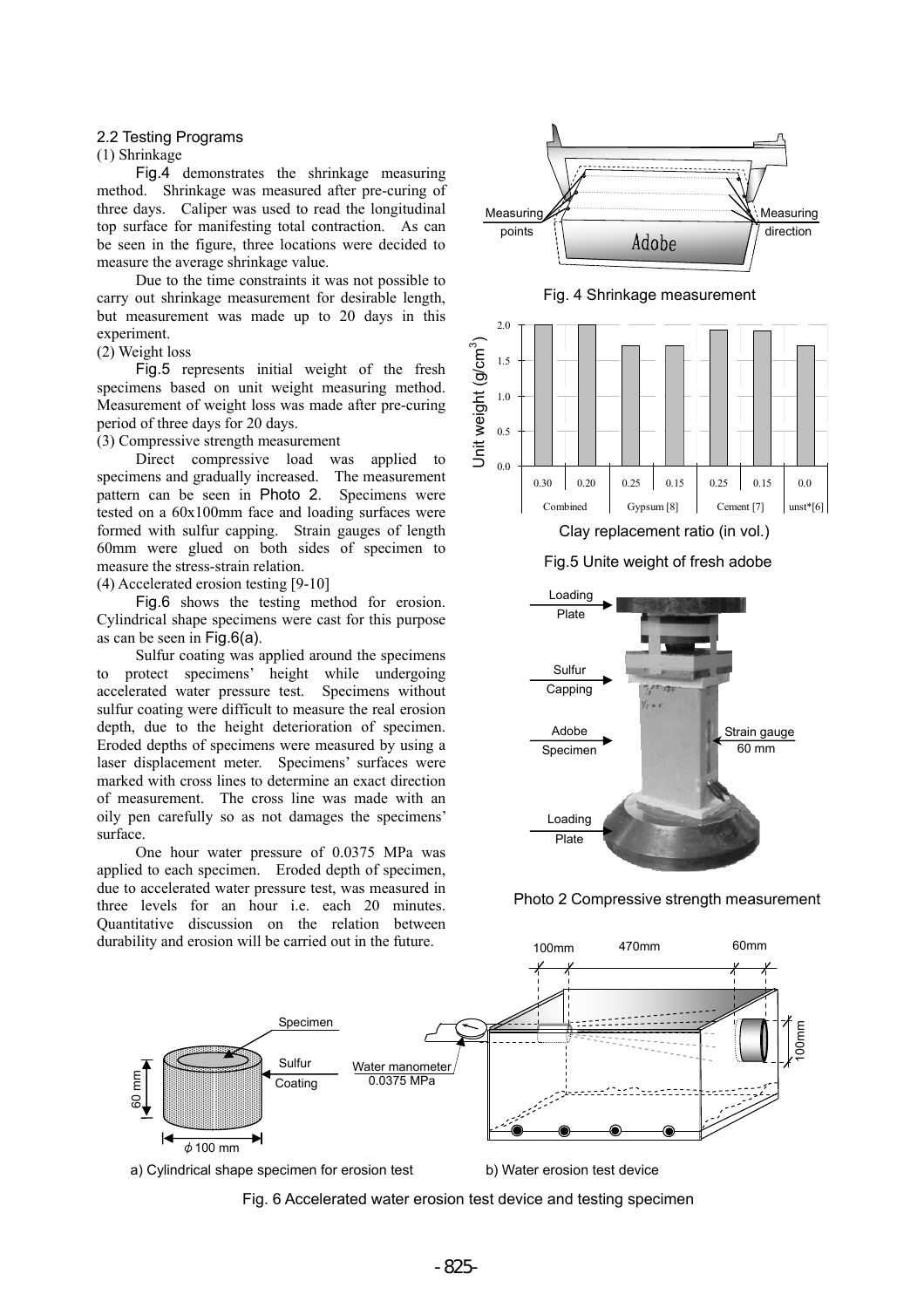

Fig. 7 Effect of combined stabilization on weight loss improvement



a) Combined stabilization improvement on shrinkage b) Effects of stabilizers on shrinkage improvement

Fig.8 Effect of combined stabilization on improvement of shrinkage

# 3. RESULT AND DISCUSSION

#### (1) Weight loss

Fig.7 represents the results of weight loss measurement for unstabilized and stabilized specimens. Fig.7(a) demonstrates a significant improvement on weight loss reduction by the combined stabilization than those of unstabilized specimens. Fig.7(b) shows the effects of stabilizers on weight loss reduction. Broken line is used for the range of smaller than 0.20 on combined stabilized specimens, because the tendency in that range has not been carried out yet. Analytical data from the previous experiment show that stabilization can significantly reduce weight loss, however higher weight loss has been obtained by smaller stabilizer/clay replacement ratio.

# (2) Shrinkage

Fig.8 illustrates results of the shrinkage for unstabilized and stabilized specimens. Fig.8(a) shows the effect of combined stabilization on shrinkage improvement. Higher shrinkage value has been obtained from the unstabilized specimen that caused on shape instability, surface cracking and crack bridging in the specimens [6]. Fig.8(b) compares the effects of cement, gypsum and combined stabilizers on shrinkage improvement. Gypsum stabilized specimens were recorded with higher shrinkage compared to unstabilized and cement stabilized specimens. Shrinkage has been improved in all testing levels by cement stabilization.

#### (3) Compressive strength measurement

Fig.9 portrays the effects of combined stabilization on compressive strength improvement. Broken line is used for the range of smaller than 0.20 on combined stabilized specimens because the tendency in that range has not been carried out yet.

Fig.9(a) shows the effect of combined stabilizer on compressive strength improvement and further strength development was obtained by application of length dry-curing. Lower compressive strength has been observed from unstabilized specimens.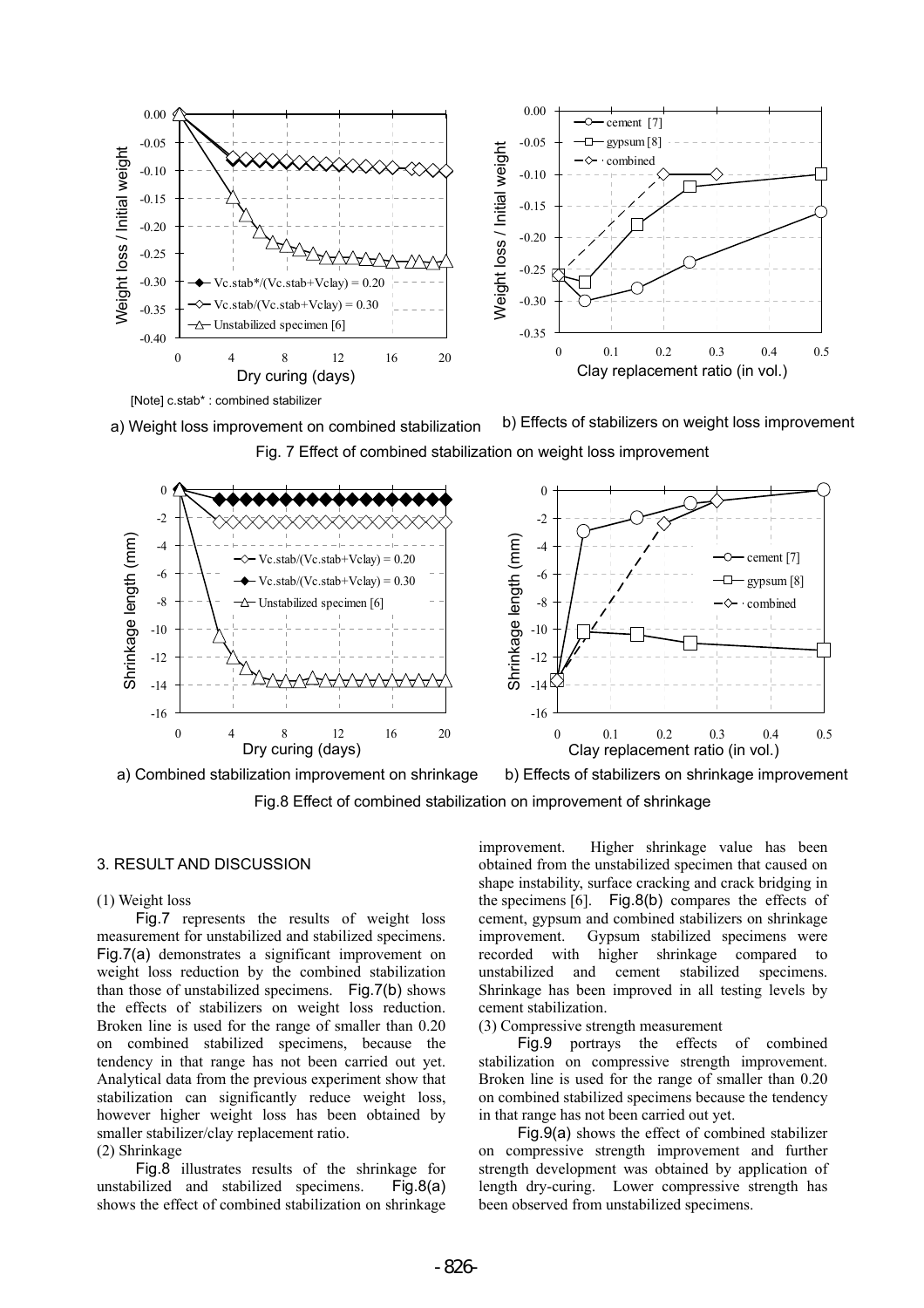



Fig. 9 Effects of combined stabilization on compressive strength improvement

Fig.9(b) shows the effects of stabilization on compressive strength improvement. Lower compressive strength has been obtained from the specimens with smaller amount of stabilizer than unstabilized specimens. However, improvement on compressive strength was obtained by increasing the amount of stabilizer in the mix. Fig.10 shows the relation between Young's modulus and stabilizers ratio in the mix. Combined stabilized specimen was observed almost with the same Young's modulus as of cement and gypsum stabilized specimens. (4) Accelerated erosion test

Photo 3 shows unstabilized and stabilized specimens before undergoing accelerated water pressure test. Photo 4 demonstrates unstabilized and stabilized specimens after an hour of accelerated water pressure test. Unstabilized specimen was deeply eroded, while gypsum stabilized specimen was completely eroded.



Fig.10 Relation between Young's modulus and stabilizer replacement ratio





a) unstabilized b) cement stabilized c) gypsum stabilized d) combined stabilized





Photo 3 Unstabilized and stabilized specimens before erosion test







a) unstabilized b) cement stabilized c) gypsum stabilized d) combined stabilized



Photo 4 Unstabilized and stabilized specimens after erosion test